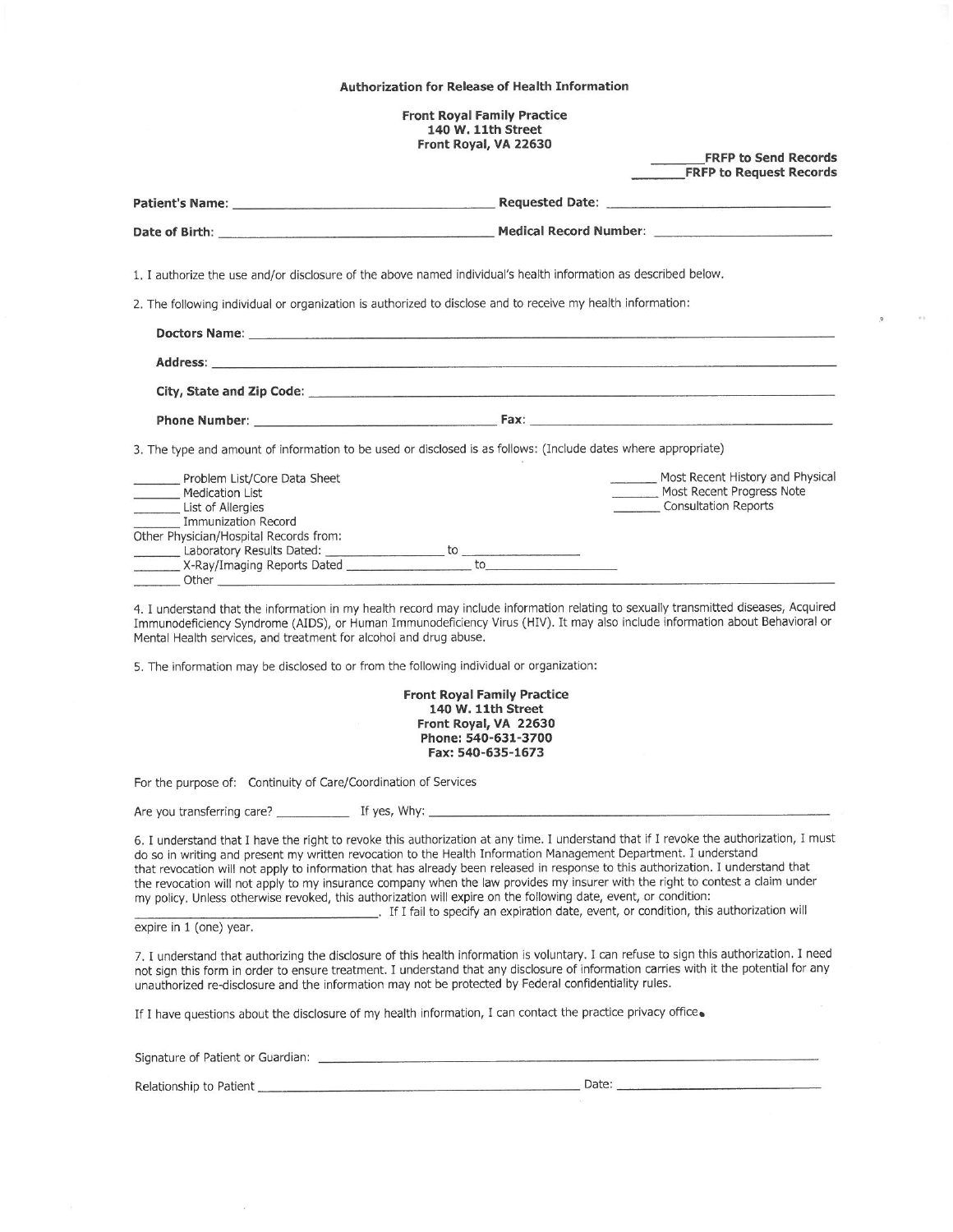# HEALTH HISTORY QUESTIONAIRE

**Demographic Information** 

|                                                | <b>Current Medications: Please list or attach a list of medications</b>                |                 |
|------------------------------------------------|----------------------------------------------------------------------------------------|-----------------|
| Medication (Including vitamins and supplements | Strength (e.g. $20 \text{ mgs}$ )                                                      | Dosage Schedule |
|                                                |                                                                                        |                 |
|                                                |                                                                                        |                 |
|                                                |                                                                                        |                 |
|                                                |                                                                                        |                 |
|                                                | <u>,这就是一个人的人,我们就是一个人的人,我们就是一个人的人,我们就是一个人的人,我们就是一个人的人,我们就是一个人的人,我们就是一个人的人,我们就是一个人的人</u> |                 |
|                                                | <i><b>Allergies</b></i>                                                                |                 |
| Allergies (Medications/Seasonal/Latex)         |                                                                                        | Reaction        |
|                                                |                                                                                        |                 |
|                                                | <u>,这个人都是不是一个人的人,我们就是一个人的人,我们就是一个人的人,我们就是一个人的人,我们就是一个人的人,我们就是一个人的人,我们就是一个人的人,我们就是</u>  |                 |
|                                                |                                                                                        |                 |
|                                                |                                                                                        |                 |
|                                                | <b>Past Medical History</b>                                                            |                 |
|                                                |                                                                                        |                 |
|                                                |                                                                                        |                 |
|                                                |                                                                                        |                 |
|                                                |                                                                                        |                 |

PLEASE SEE BACKSIDE OF FORM FOR ADDITIONAL QUESTIONS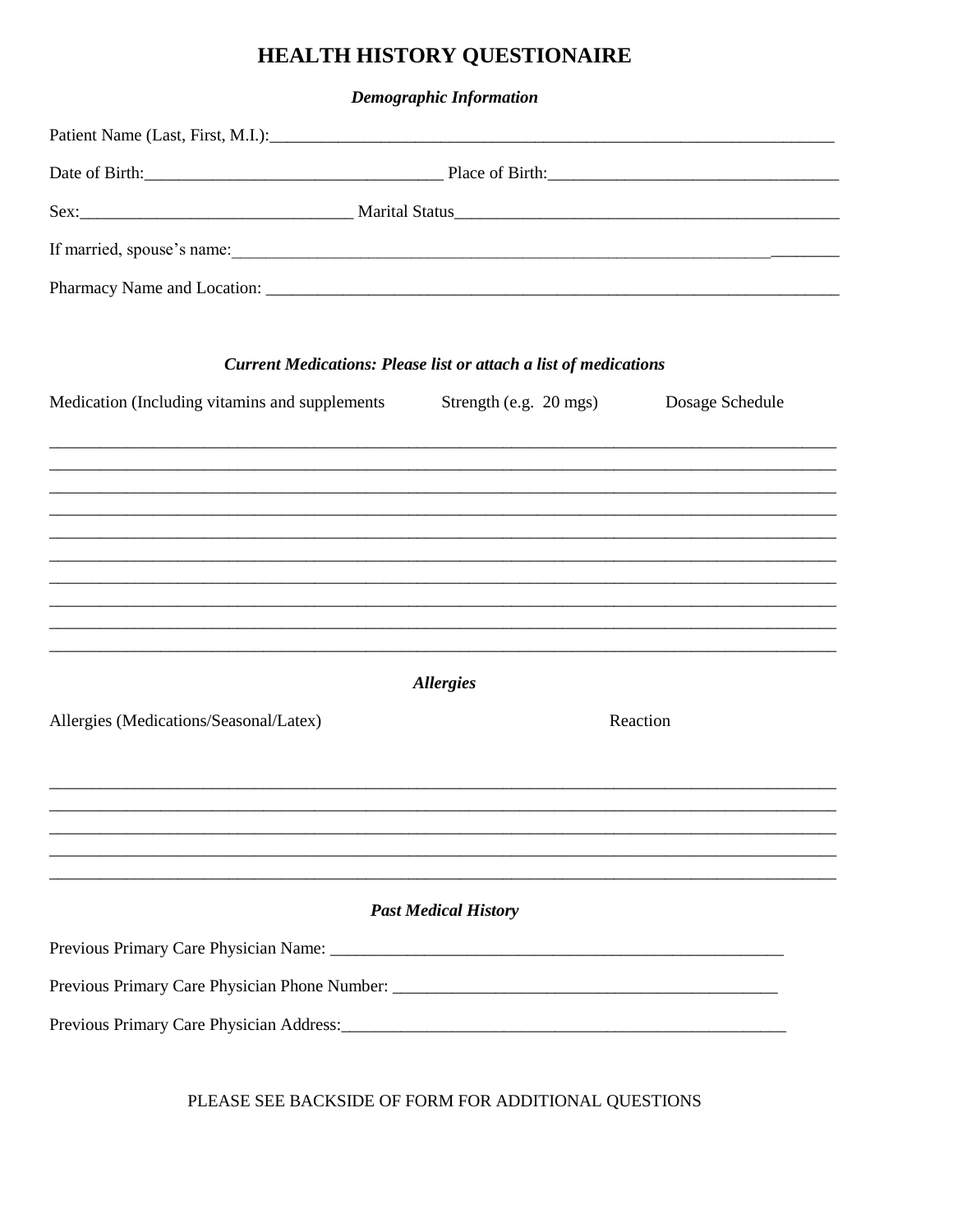# **Past Medical History (Cont'd)**

| <b>Previous/Current Treatments</b><br>(e.g. Acupuncture, Physical Therapy, Chiropractic, Psychiatry, etc.) | Currently Receiving Treatment(Y/N)  | Condition Resolved(Y/N) |
|------------------------------------------------------------------------------------------------------------|-------------------------------------|-------------------------|
| Procedures (Please include dental procedures and appliances)                                               |                                     | Month/Year              |
|                                                                                                            |                                     |                         |
| <b>Pregnancy History</b>                                                                                   |                                     |                         |
| Live Births/Miscarriages                                                                                   | Delivery Method (Vaginal/C-Section) | Complications           |
|                                                                                                            |                                     |                         |
| Radiology Studies (MRI, CT Scans, X-rays)                                                                  |                                     | Month/Year              |
| Injury History (e.g. vehicle/motorcycle, falls, sports injuries)                                           |                                     | Month/Year              |
|                                                                                                            |                                     |                         |
| Immunizations (check if Yes and indicate year of last injection)                                           |                                     |                         |
| Influenza                                                                                                  | Pneumonia                           | <b>MMR</b>              |
| <b>Tetanus</b>                                                                                             | Hepatitis A or B                    | Other                   |
| Screening/Prevention History (give year of last test if applicable)                                        |                                     |                         |
|                                                                                                            |                                     |                         |
|                                                                                                            |                                     |                         |
|                                                                                                            |                                     |                         |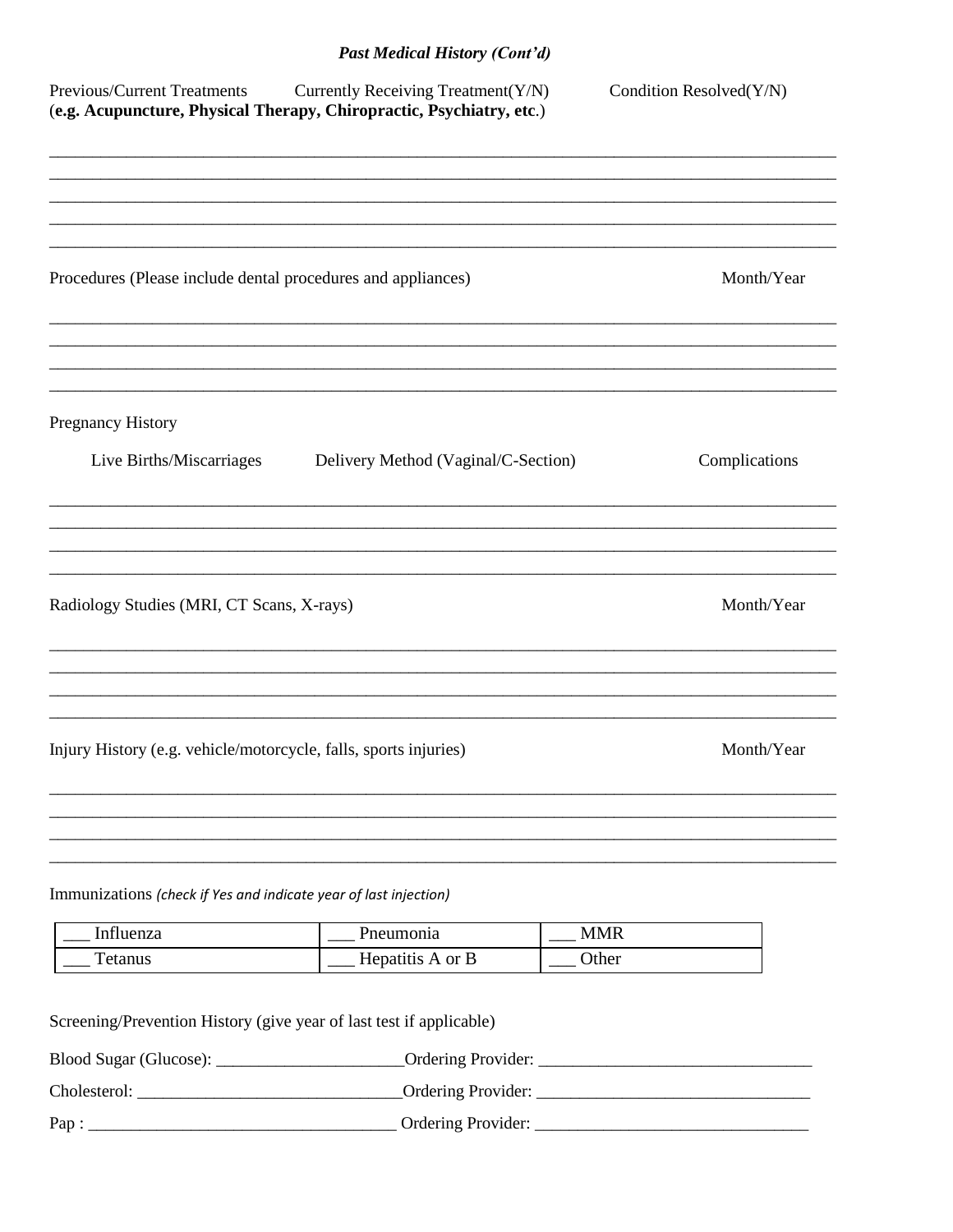## *Family History*

Has any blood relative ever had? (Check Yes for that apply and indicate relationship e.g. mom, dad)

| Alzheimer's                | <b>Heart Attack</b>     | Alcoholism             |
|----------------------------|-------------------------|------------------------|
| Tuberculosis               | <b>Bleeding Disease</b> | <b>Mental Disorder</b> |
| <b>Diabetes</b>            | Stroke                  | Allergies              |
| <b>High Blood Pressure</b> | Seizures                | Asthma                 |
| <b>Heart Disease</b>       | Depression/Suicide      | Cancer                 |

# *Social History*

#### **Tobacco Use:**

| Do you smoke?            | If so, how many cigarettes/cigars per day? |     |                  |
|--------------------------|--------------------------------------------|-----|------------------|
| Number of years smoking? | Do you chew tobacco                        |     | Have you thought |
| about quitting?          | Have you quit before?                      | How |                  |
| long?                    |                                            |     |                  |
|                          |                                            |     |                  |

### **Alcohol Use:**

| Do you drink alcohol?                  | If, so what type(s)? |
|----------------------------------------|----------------------|
| How many drinks do you have in 1 week? |                      |
|                                        |                      |

### **Drug Use:**

| Any history of recreational (illegal, pain medication) drug use? |  |
|------------------------------------------------------------------|--|
| If so, what type(s)?                                             |  |
| When?                                                            |  |

### **Disease Exposure:**

Have you been exposed or currently (circle all that apply): AIDS, HIV, Herpes, Syphillis, Tuberculosis, SARS, and/or Other(s)\_\_\_\_\_\_\_\_\_\_\_\_\_\_\_\_\_\_\_\_\_\_\_\_\_\_\_\_\_\_\_\_\_\_\_\_\_\_\_\_\_\_\_\_\_\_\_\_\_\_\_\_\_\_\_\_\_\_\_\_\_\_\_\_\_\_\_\_\_\_\_\_\_\_\_\_\_\_

#### **Exercise/Nutrition:**

| Are you currently following a dietary lifestyle and/or regular exercise regimen? |  |
|----------------------------------------------------------------------------------|--|
| How much caffeine do you consume on a daily basis?                               |  |